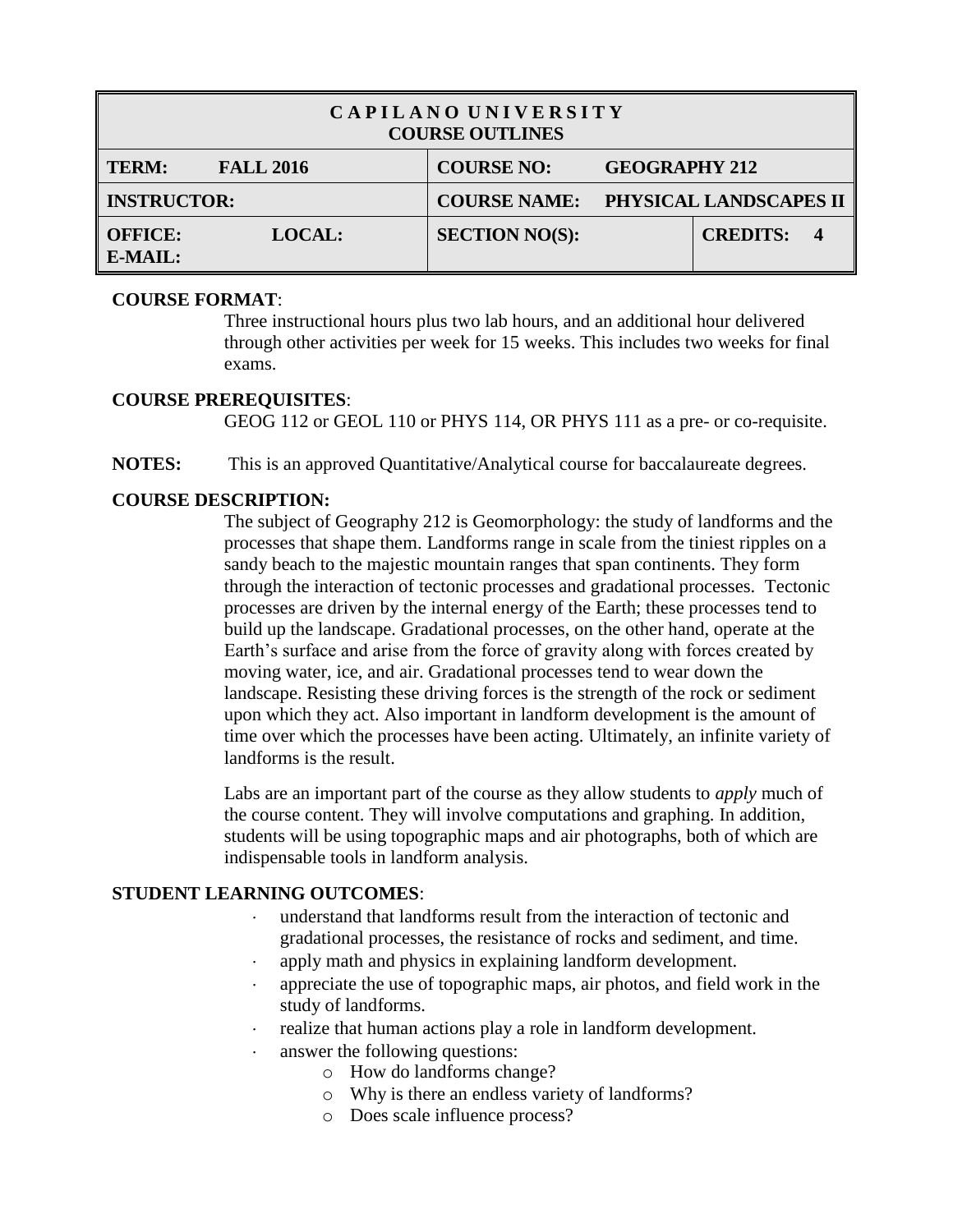## **REQUIRED TEXT**:

Trenhaile, Alan S. Geomorphology - A Canadian Perspective. 5th ed. Canada: Oxford University Press, 2013.

#### **COURSE CONTENT**:

| Week 1      | <b>Introduction to Geomorphology</b>                                                                                                                  |
|-------------|-------------------------------------------------------------------------------------------------------------------------------------------------------|
| Week 2      | <b>Geomorphic Materials and Processes</b>                                                                                                             |
| Week 3      | <b>Weathering of Rock: Physical, Chemical, and Biological</b>                                                                                         |
| Week 4      | <b>Slope Processes: Overland Flow and Mass Movement</b>                                                                                               |
| Week 5      | <b>Stream Channel Processes: Stream Flow, Sediment Transport,</b><br><b>Erosion and Deposition in Streams</b>                                         |
| Week 6      | <b>Stream Channel Processes, cont.</b>                                                                                                                |
| Week 7      | <b>Landforms Produced by Running Water: Channel Patterns,</b><br><b>Floodplains, Terraces, Fans, Deltas</b>                                           |
|             | <b>MIDTERM EXAM</b>                                                                                                                                   |
| Week 8      | <b>Coastal Processes: Waves, Erosion and Deposition by Waves</b>                                                                                      |
| Week 9      | <b>Coastal Landforms: Beaches, Sea Cliffs</b>                                                                                                         |
| Week 10     | <b>Glacial Processes: Classification, Mass Balance, Glacier</b><br><b>Movement, Glacial Erosion and Deposition</b>                                    |
| Week 11     | <b>Glacial Sediments and Landforms: Till, Moraines,</b><br><b>Streamlined Features, Landforms created by Melt Water,</b><br><b>Erosional Features</b> |
| Week 12     | <b>Aeolian Processes and Landforms</b>                                                                                                                |
| Week 13     | <b>Aeolian Processes and Landforms, cont.</b>                                                                                                         |
| Weeks 14/15 | <b>FINAL EXAM PERIOD</b>                                                                                                                              |

## **EVALUATION PROFILE**:

| Labs                                    | 20% |
|-----------------------------------------|-----|
| Fourth Hour Assignment                  | 5%  |
| <b>Applied Geomorphology Assignment</b> | 5%  |
| Term Assignment                         | 20% |
| Midterm Exam                            | 25% |
| Final Exam                              | 25% |
|                                         |     |

**The lab portion of this course includes the labs, the fourth hour assignment, and the term assignment. A passing grade (50% or more) is required on the lab portion of the course for the student to obtain a passing grade for the entire course.**

Further information about the midterm and final exams will be provided in class. Detailed instructions for the assignments will be given as handouts.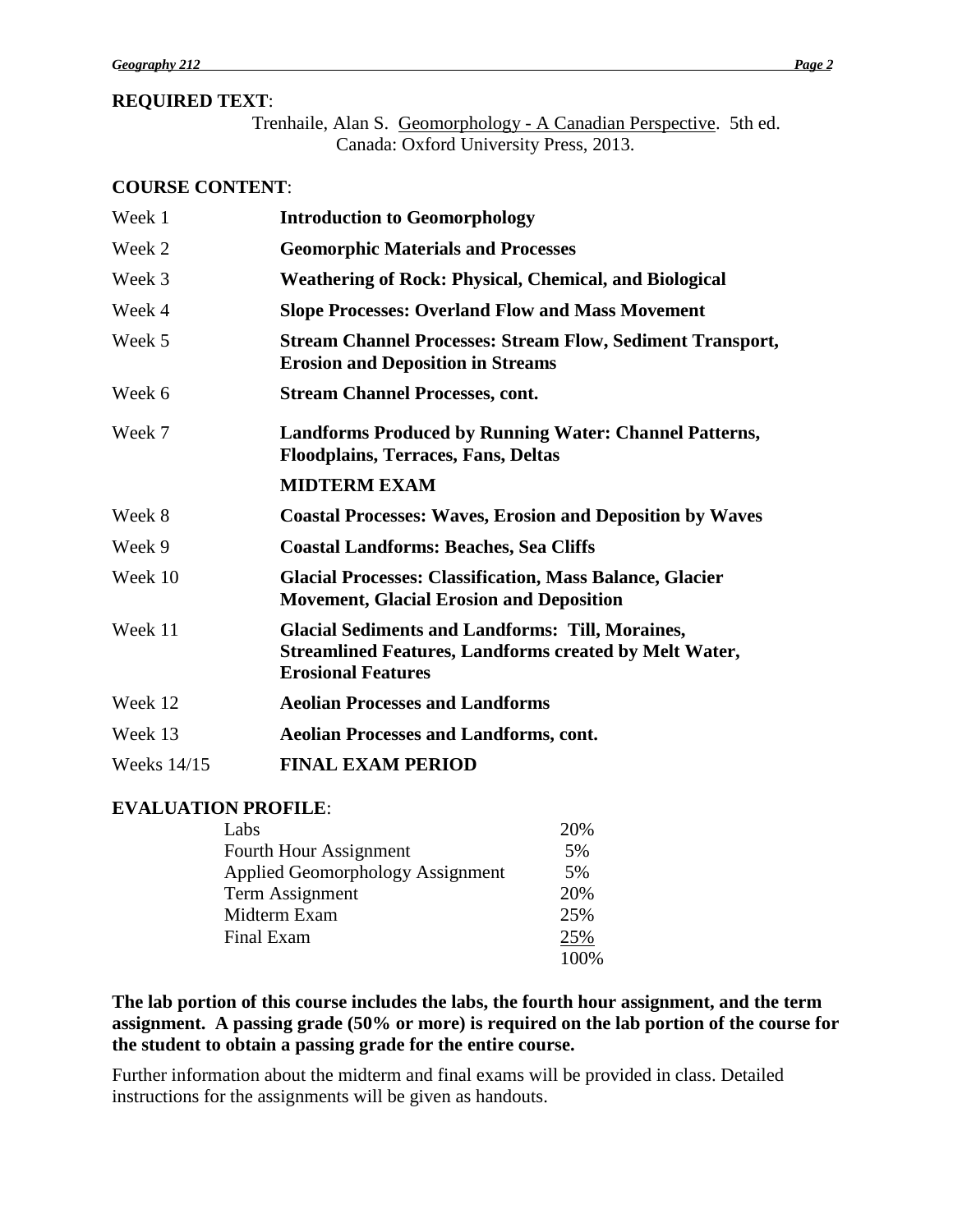## **GRADING PROFILE:**

| $A_1 = 90 - 100\%$ $B_1 = 77 - 79\%$ $C_1 = 67 - 69\%$ $D = 50 - 59\%$ |  |
|------------------------------------------------------------------------|--|
| $A = 85 - 89$ $B = 73 - 76$ $C = 63 - 66$ $F = 0$ $-49$                |  |
| $A - 80 - 84$ $B - 70 - 72$ $C - 60 - 62$                              |  |

### **OPERATIONAL DETAILS**:

*Capilano University has policies on Academic Appeals (including appeal of final grades), Student Conduct, Cheating and Plagiarism, Academic Probation and other educational issues. These and other policies are available on the University website.*

- Office Hours: To be announced.
- Fourth Hour: Each student will meet with the instructor, individually and by appointment, to plan the student's term project. This meeting will be worth 5% of the grade for this course.

Materials needed for class:

- pencil
- eraser
- a few coloured pencils
- 12"/30 cm ruler
- calculator

Attendance: Regular attendance is highly recommended.

#### Responsibility for Material covered during a missed class:

When students are absent from class, they are still responsible for the material covered during their absence, including announcements, assigned readings, handouts, and labs. Some of the lab assignments will require the use of equipment which will not be available outside the scheduled lab hours.

#### Late Assignments:

For every day that an assignment is late 10% of the total possible points will be deducted.

#### Missed Exams:

Students who are unable to write the exams must have an acceptable excuse and are expected to contact the instructor before the exam. The exam must be completed as soon as possible after returning to class.

# **Study Time: Because this course has a two-hour lab component, the amount of required study time will be greater than a regular three-credit course. Additional study time may be also required if a student's background in math and science needs to be reviewed or upgraded. Help is available through the Math Learning Centre (BR 289).**

## Incomplete Grades:

Grades of Incomplete "I" will be granted only if there is a valid reason for extending the evaluation deadline and if the student has a reasonable chance of improving their grade to pass the course.